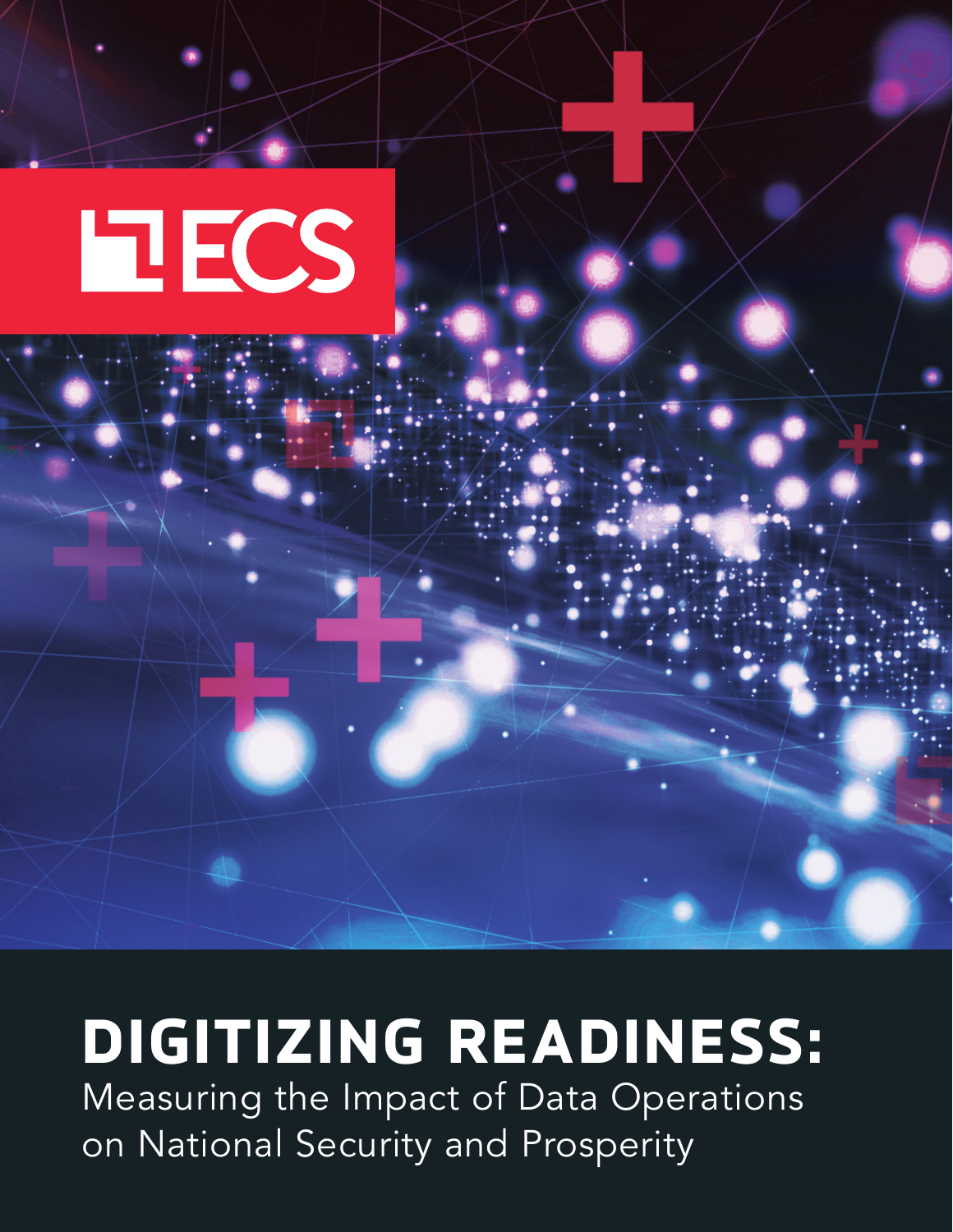### **DIGITIZING READINESS:**

Measuring the Impact of Data Operations on National Security and Prosperity

**Ihe Department of Defense** (DoD) data strategy aims to develop a data program "at speed and scale for operational advantage and increased efficiency." Among the ways in which DoD will leverage data as a strategic resource is the concept of VAULTIS, striving to make all data visible, accessible, understandable, linked, trustworthy, interoperable, and secure.

To achieve these goals, DoD needs not only tools, pipelines, and processes, but also personnel who understand the value of data and the ways in which it can be measured and used to bolster services, efficiency, and mission readiness. As a longtime

provider of critical data science, artificial intelligence, machine learning, automation, and cloud computing solutions, ECS combines the experience, expertise, and thought leadership to help DoD achieve their strategic data aims. Since coining the term "data readiness" years ago, our team of data professionals have developed competitive advantages for our customers in both the commercial and government arenas by harnessing and measuring the power, efficiency, and value of ready data.

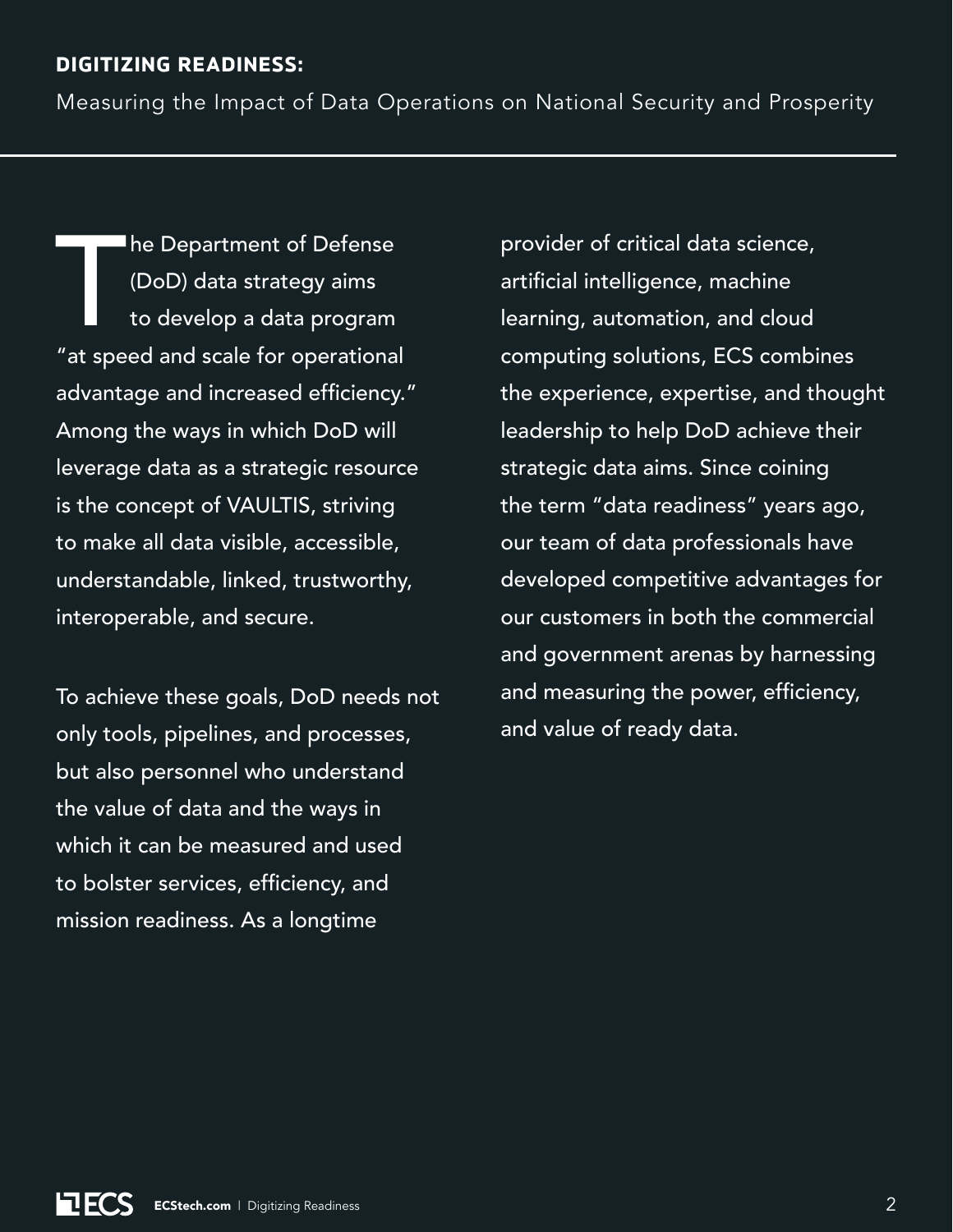The DoD Joint Dictionary defines two types of legacy readiness measures as "the synthesis of two distinct but interrelated levels."

#### These definitions are:

**Unit Readiness** — The ability to provide capabilities required by the combatant commanders to execute their assigned missions. This is derived from the ability of each unit to deliver the outputs for which it was designed.

**Joint Readiness** — The combatant commander's ability to integrate and synchronize ready combat and support forces to execute his or her assigned missions.

These measures of Unit and Joint Readiness aggregate measures of personnel, equipment, supply and maintenance, and training readiness. While all measures are important, there is perhaps no crisis or critical shortfall more common among them as data—dirty, incomplete, anomalous, noisy, and inconsistent data. If units or joint capabilities lacked the organizational reporting that our data lacks today, they would be met with massive investments and efforts to right any errors. Why then has data not yet been made a comparably tangible, real, and measure asset?

As DoD embraces data as a key technological paradigm shift, it is crucial to apply the Joint Dictionary definitions of readiness to data strategy as well. The time to make this change is now. The way forward is data readiness.

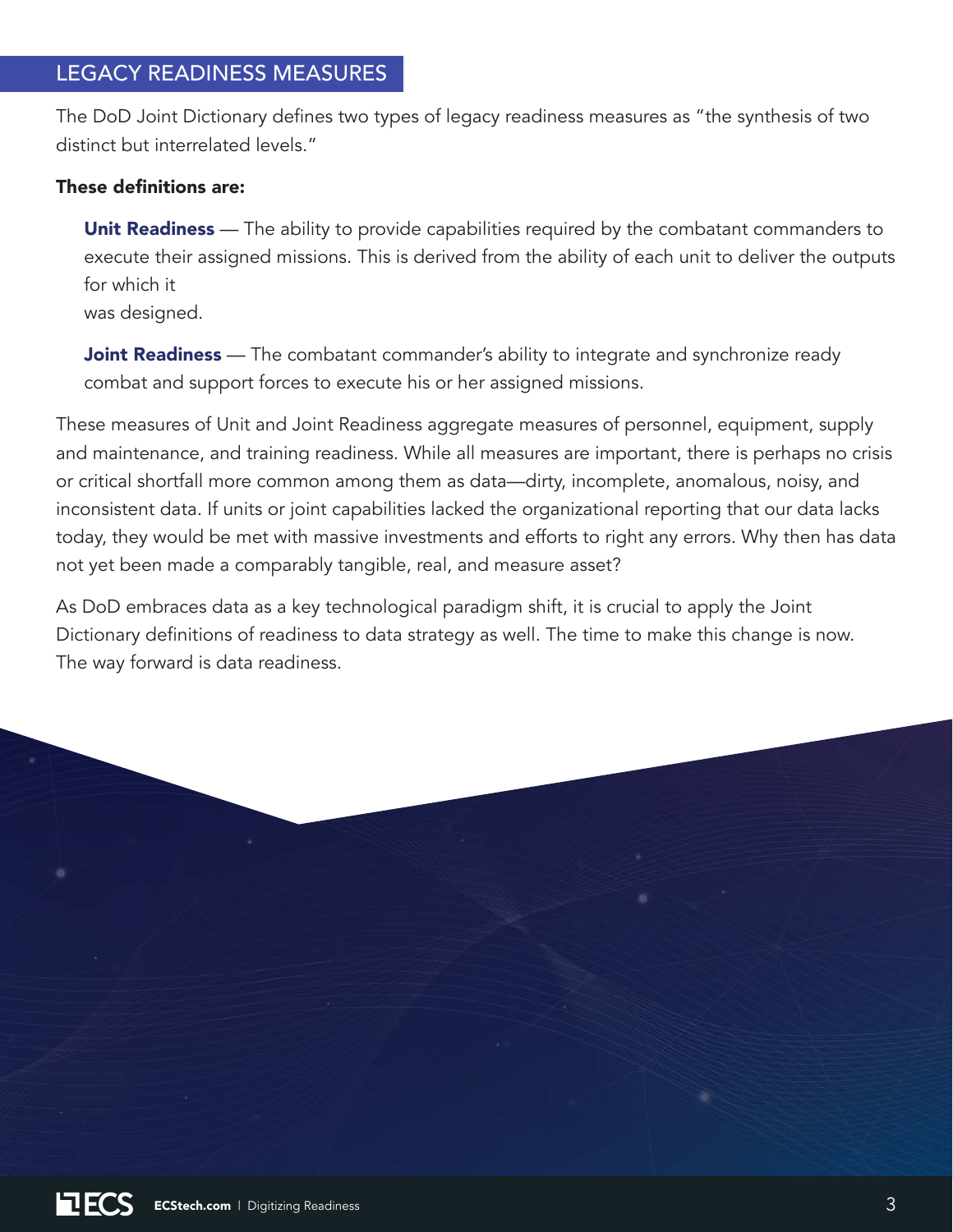### HOW TO START MEASURING YOUR "DATA READINESS"

ECS' pragmatic approach to data readiness begins with the adage "what gets measured gets done." Our data professionals have over a decade of experience creating and delivering automated data operations and readiness systems that enable data quality and governance.

#### Our frameworks have traditionally summarized three areas of measure, namely:



ECS operationalized these readiness measures by also introducing governance activities and best practices such as:

- **EXECTE PATE: Data Readiness / Errors and Exceptions Reports**
- **Example 2 Functional Data Manager and Functional Analytics Manger Steering Councils**
- **EData and Analytics Dictionaries**
- **E** Data and Analytics Standards for Documentation

ECS' applied innovation, agile integration, and trusted experts can help you too achieve data readiness that enables your organization to be data-centric and insights-driven at speed and scale.

Interested in learning more about [ECS AI, analytics, and machine learning](https://ecstech.com/solutions/machine-learning/) solutions? Reach out and speak to an expert today at [cyber@ECStech.com](mailto:cyber%40ecstech.com?subject=)